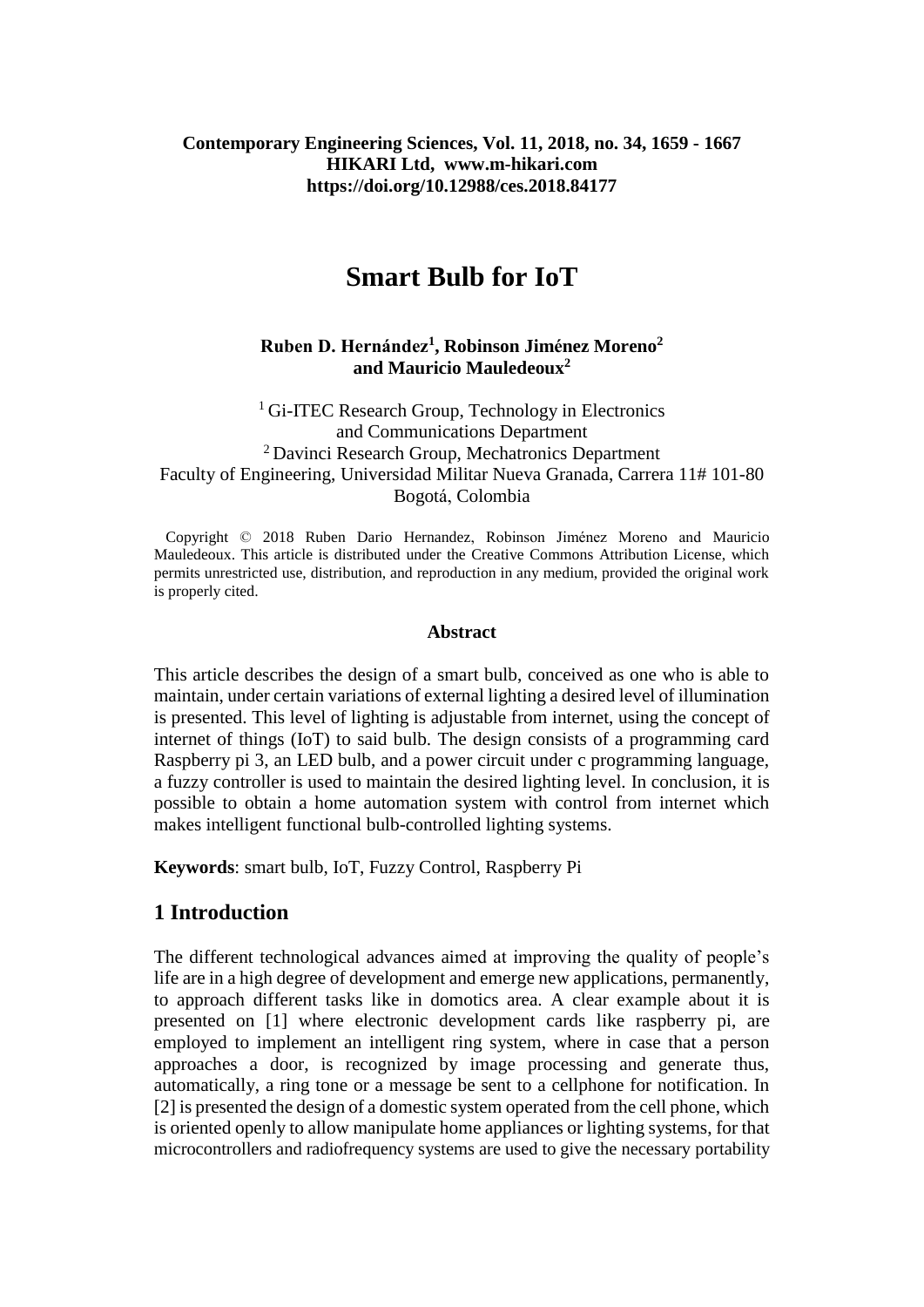of a domestic red. In [3] is presented a similar development where instead of the microcontroller, is employed a FPGA, which is a software reconfigurable electronic card, also for light control by a cellphone. Thus, the integration of electronic cutting technologies, allow to spread and adapt low cost domestic systems in the home. At the same time, internet has increased exponentially the people connectivity, given that each time is easier and more economical access to electronic devices with the capacity of connect to this red [4]. In such a way that providing connectivity to devices which did not have this capability before, has derived in what is called "SMART" type devices, that nowadays have applications in monitoring systems, security and home applications like opening and closing doors, lighting and heating, among others. This has led to the development of several research works to allow the interconnectivity of these devices like the communication system developed in [5], this is oriented to smart devices of domestic use.

The capabilities of the smart type devices are increasing continuously, due to the inclusion of algorithms of decision making and computational intelligence, for example [6] presents machine learning systems oriented to devices under IoT schemes. For the case is used a diffuse control system programmed in a raspberry pi, so as to the bulb manages to maintain a constant lighting level, this kind of control system is similar to the one worked on [7]. The applications of IoT devices handle a very broad spectrum, for example, in rehabilitation systems like the presented in [8].

All the above, is possible to infer that systems like the proposed on this paper, which is part of the research advances that are carried into the interior of the group related to the inclusion of intelligent systems, domestics and internet of things, contributes to the development of intelligent devices based on IoT. The applications that can be derived are found in domestic area for example like security scheme, that when the light of day is diminishing (enter the night) increase the interior lighting for give the sensation of presence inside the home. Similarly, it can apply to precision farming systems where ambient lighting must be a constant factor.

The article is distributed in five sections: in the section II corresponding to methods and materials, is presented the design of the LED bulb power system; in the section III is presented the diffused controller; in the section IV is presented the obtained results of the lighting control tests, and finally, the conclusions achieved are presented in section V.

## **2 Methods and Materials**

In this section is presented the materials and methods employed for the development of the smart bulb, are part of it the raspberry pi, the development software of the card, the WIFI communication system and the LED bulb with its power interface, which are presented now below.

The system is based in a Raspberry Pi 3 Embedded Card, which corresponds to the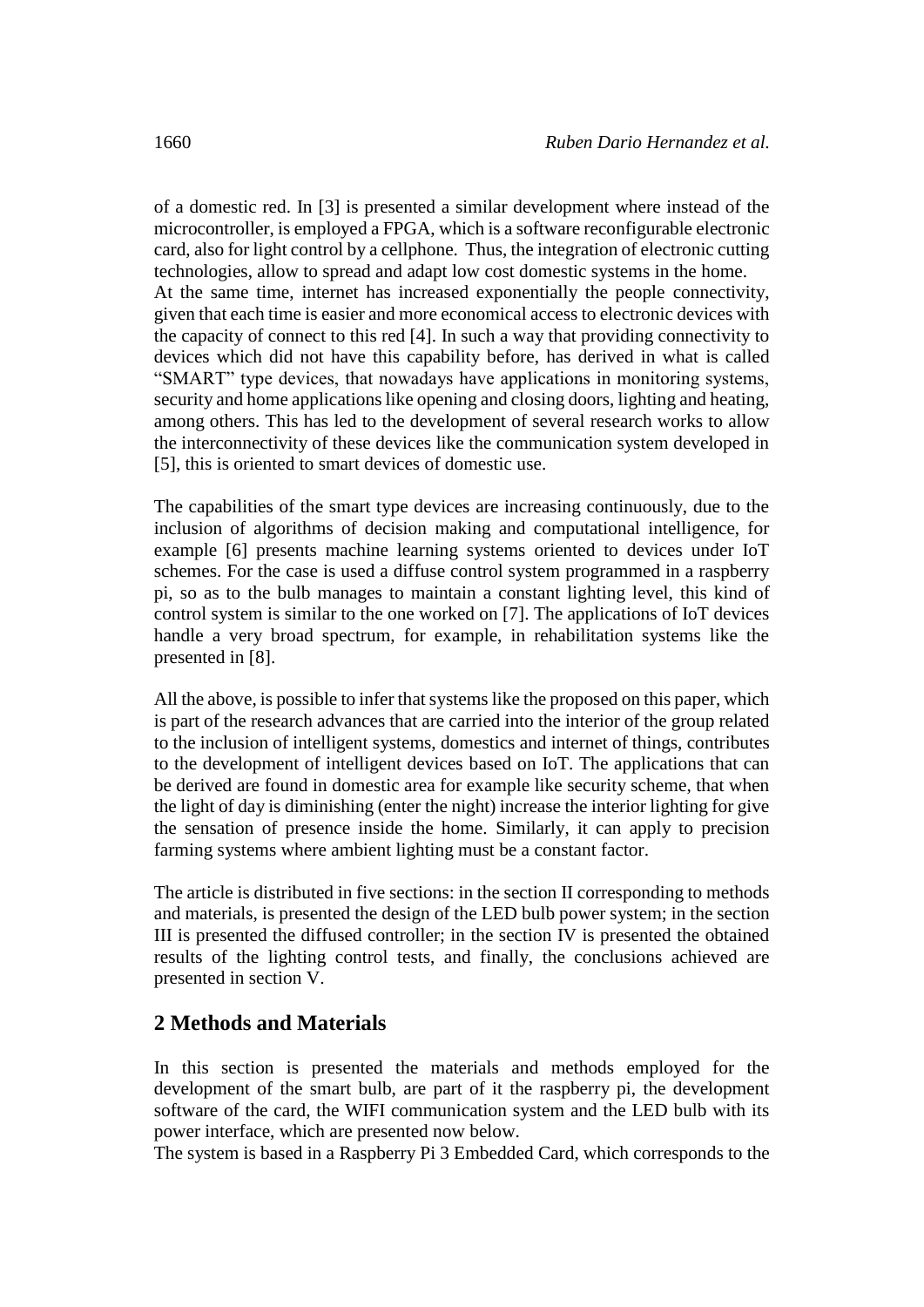third generation of this kind of card, which can be appreciate on Figure 1. The Raspberry works under an embedded operative linux-type system called raspbian, programming code based on Python can be executed on this system and the diffuse logic tool fuzzy, which are the base of the implemented algorithms.



Figure 1. Raspberry Pi 3.

The Raspberry Pi 3, in comparison with its predecessor the Raspberry Pi 2, is mainly characterized by offering Bluetooth 4.1 modules, Bluetooth Low Energy (BLE) and WiFi802.11n oriented to Wireless LAN. Additionally, has a 1.2 GHz of 64 bits processor and four cores, 1 GB of RAM, 4 USB ports, 40 GPIO pins, a HDMI Port, an Ethernet Port, camera interfaces (CSI) and screen (DSI), as well as a groove for Micro SD card (push-pull) on which the operating system is installed. Its programming allows to develop systems with internet connection, generating direct interaction on control hardware. The application development on this card gives the possibility of use touch-screens for users on site, activation and deactivation of power systems and object recognition applications through image processing libraries and a lot more.

This card is selected because of its low cost and reduced size, at par that it adjusts to the project necessities in that it can generate PWM signals on their digital outs and I2C communication for the serial communication with an analog to digital converter in charge of read the current illumination intensity, at the same time allows the internet direct connectivity by the WIFI module that has. The out of the Raspberry, which is of low power, is sent to a power transistor module, operating between cut and saturation, which replicates the PWM signal and connects with a LED bulb without driver in order to be able to vary directly the illumination intensity with which it operates.

Embedded in the Raspberry, it was developed a connection system to and from the internet that implies the use of the WIFI module of the card, by means of a VPN connection via LogMeIn. LogMeIn is an application that allows access to a computer equipment remotely from anywhere via internet, for the case is employed the free version LogMeIn Hamachi, corresponding to a virtualization network service, that is to say, establishes a connection through the internet and simulates a local area network formed by remote computers, or as required here, between a cell phone and a Raspberry.

The VPN network is established downloading the package that is found on the LogMeIn/labs page on Hamachi for Linux section, through the link of the raspberry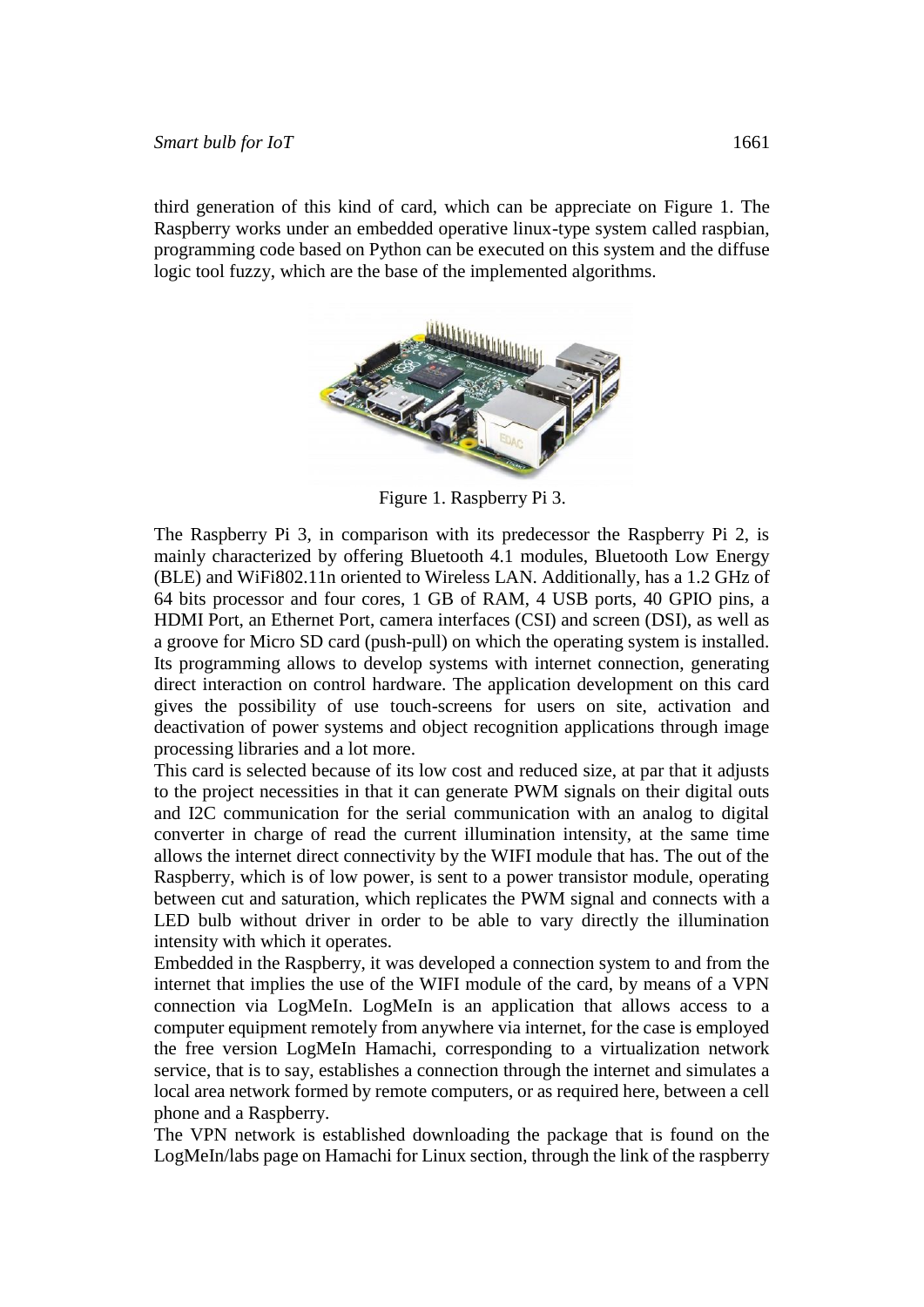ARM HF and selecting the link finished on ".deb". The Fig. 2 illustrates the established network for the connection between both equipment (Smartphone and the Raspberry).

| $LogMe$ <sup><math>\Box</math></sup>                   |                                                                   |
|--------------------------------------------------------|-------------------------------------------------------------------|
| Comprar ahora                                          |                                                                   |
| <b>Ordenadores</b>                                     | Configuración<br><b>Redes</b><br><b>Nombre</b><br><b>Eliminar</b> |
| <b>Informes</b><br>мI<br>Visor de informes<br>я        | Nombre de red<br><b>Domotic</b><br>✓                              |
| <b>Redes</b><br>77<br>Mis redes<br>A                   | ٠<br>RaspberryVPNI <sup>+</sup>                                   |
| <b>Desplieque</b><br>ø<br>Configuración de<br>ഉ<br>red | <b>VPNSERVERIOT</b>                                               |
| <b>Rackup</b>                                          | Guardar<br>Cancelar<br>٠                                          |

Figure 2. Configuration panel of VPN connection.

The final scheme implemented that was employed for the validation of the IoT bulb, is presented on Fig. 3. Given that the Raspberry has a WIFI module which allows the internet connection, is the one that generates the portability of the bulb, in such a way that this can vary the location and the final application, own characteristics of systems based on the principles of the internet of things.



Figure 3. General scheme of the IoT application.

## **3 Lighting control**

To maintain the desired lighting level for the bulb, compensating the environmental effects, is established a feedback control loop like is illustrated on Fig. 4. Said control loop takes the luminous intensity percentage signal desired by the remote user and compares it with the current one, the control system corresponds to a proportional-derivative (PD) diffuse scheme. The difference between the desired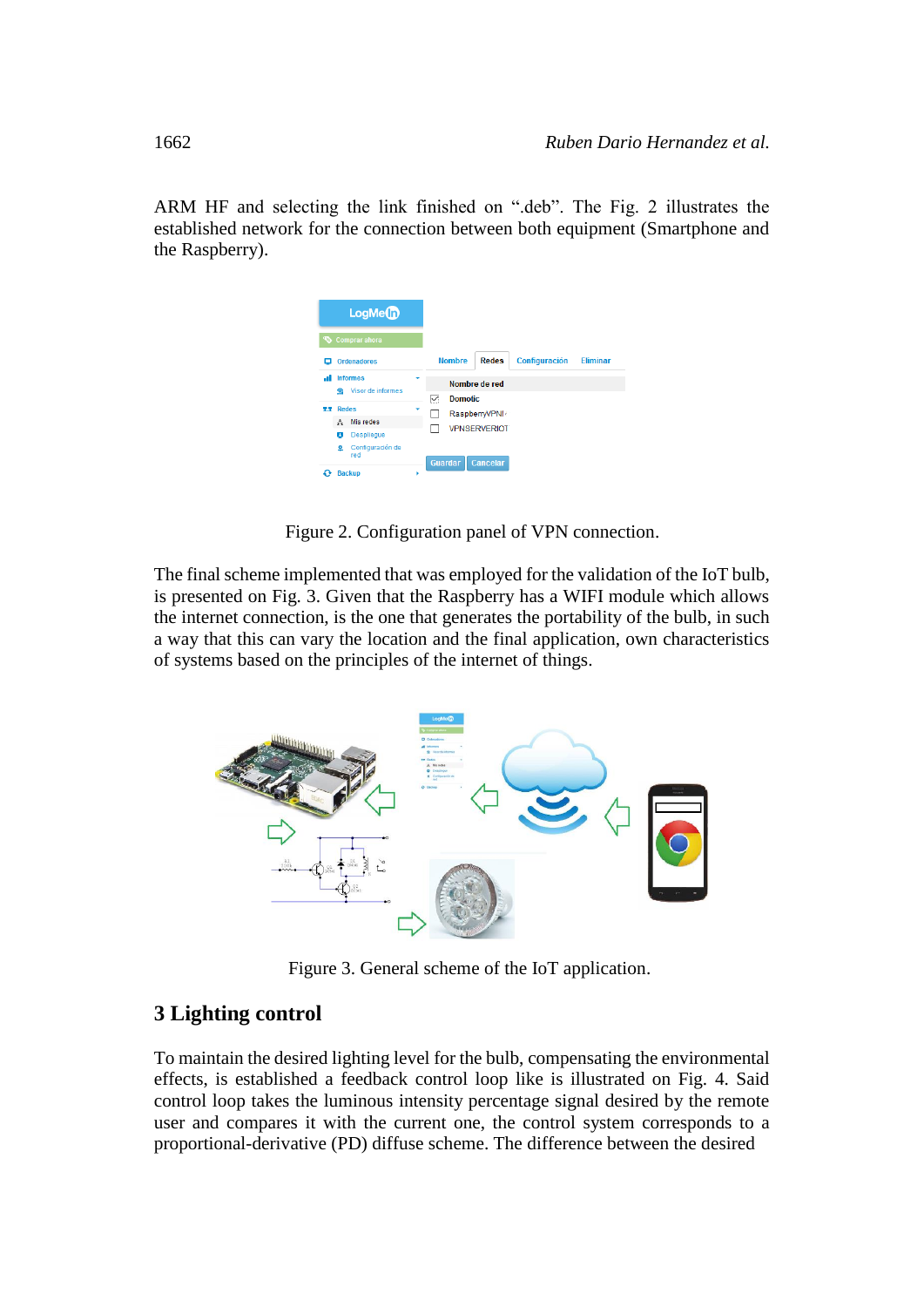intensity and the current one is the input error and its reason for change over time is the derivate of said error, both enter to the diffuse system under the membership functions appreciated on Fig. 4 left part, the difference is the range or universe of speech between one and another, for the error is about -100 and 100 percent and for its derivate is about 10 percent. In Fig. 4 on the right part are appreciated the membership functions of output, which will have the task of modifying the PWM signal that increases or decreases the lighting intensity of the LED bulb.



Figure 4. Membership functions of input-output.

On Figure 5, is appreciated the rule base employed, in such a way that, for each input combination, error vs. derivate, is generated an output action. That is how the case of a zero error and a zero derivate, the corresponding action will be to maintain (mt) the PWM current level that implies a zero output on the defuzzifier.

|                            | Sinal PWM        |             | Error                     |         |         |  |  |  |  |
|----------------------------|------------------|-------------|---------------------------|---------|---------|--|--|--|--|
|                            |                  |             | neg                       | zero    | pos     |  |  |  |  |
|                            | deriv_error      | neg         | $dec_p$                   | $inc_p$ | $inc_p$ |  |  |  |  |
|                            |                  | Zero        | $dec_p$                   | mt      | $inc_p$ |  |  |  |  |
|                            |                  | pos         | $dec_{m}$                 | $dec_p$ | inc_m   |  |  |  |  |
|                            |                  |             |                           |         |         |  |  |  |  |
|                            | $pos = positive$ | $mt = keep$ |                           |         |         |  |  |  |  |
| $neg = negative$           |                  |             |                           |         |         |  |  |  |  |
| $dec_p = decrement$ little |                  |             | $inc_p = increase$ little |         |         |  |  |  |  |
| $dec_{m} = decrease$ a lot |                  |             | $inc_m = increase$ a lot  |         |         |  |  |  |  |

Figure 5. Rule base.

For a case like a positive error with a low magnitude derivate (close to zero), the change action of the PWM signal will be a little increase, in such a way that the change on the intensity level will be made in a slightly gradual increase. This control action is illustrated on Figure 6, where the output corresponds to a constant increase of the PWM output defunct equal to 1.57.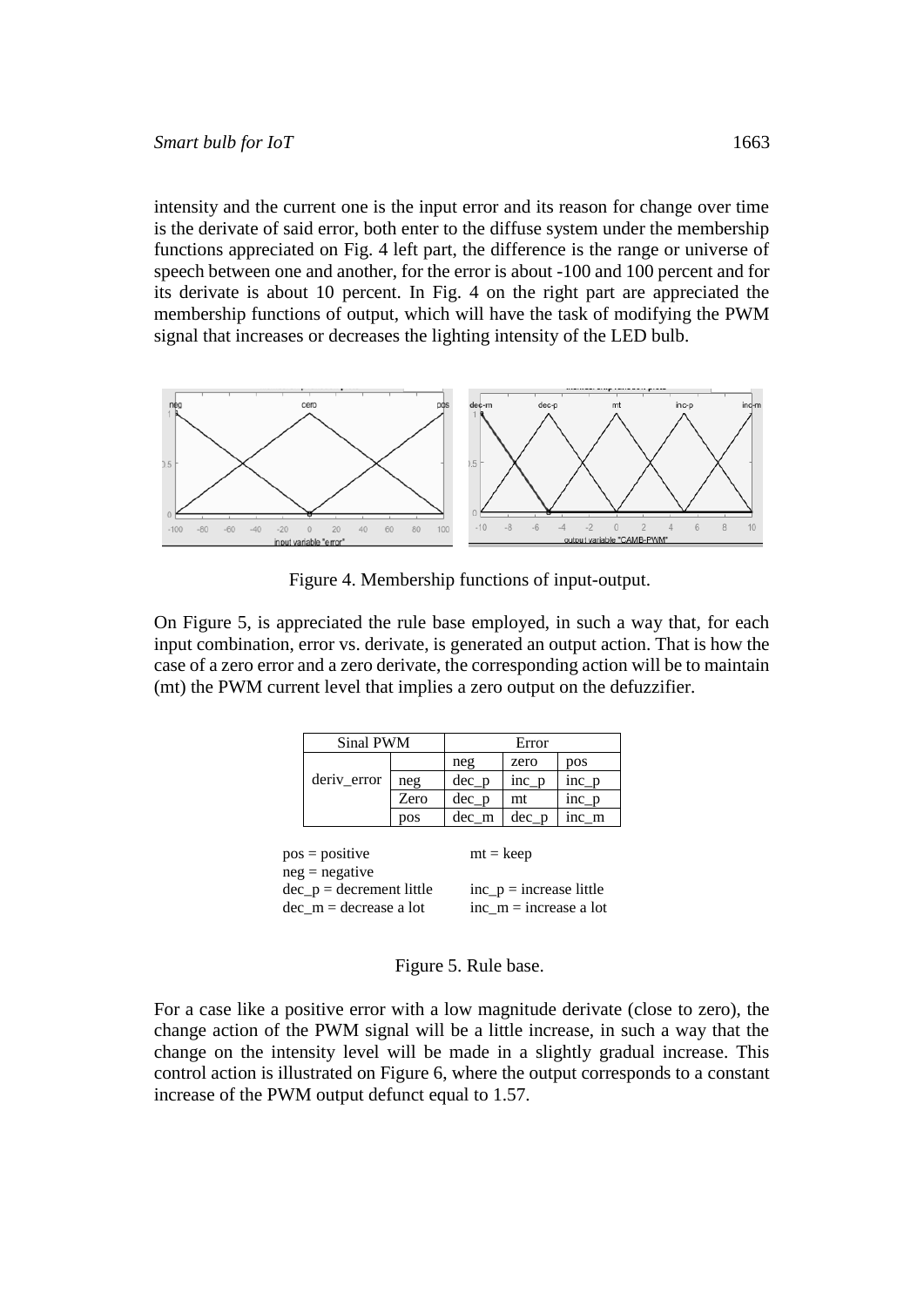

Figure 6. Rule base PWM change.

The defused output is based on the center of gravity method which is illustrated by the equation 1, this control action will allow the lighting intensity level change to the desired by the user and will cause the PWM signal change by equation 2, where the constant (2) corresponds to an amplification value and the defunct output and corresponds to the proportional derivate action.

$$
y = \frac{\sum_{j=1}^{F} \mu_B (y_j) \cdot y_j}{\sum_{j=1}^{F} \mu_B (y_j)}
$$
(1)

$$
PWM = PWM + 2y \tag{2}
$$

The implementation of the rule base of the diffuse controller was simulated and characterized initially on MATLAB, where for the real application, this rule base is embedded inside the Raspberry by programming based on pyfuzzy diffuse logic tool. The Figure 7 illustrates the final control surface obtained, where can be appreciated that it does not generate jumps in the same, offering a soft and gradual control system, for the final lighting intensity variation.



Figure 7. Surface view PWM change.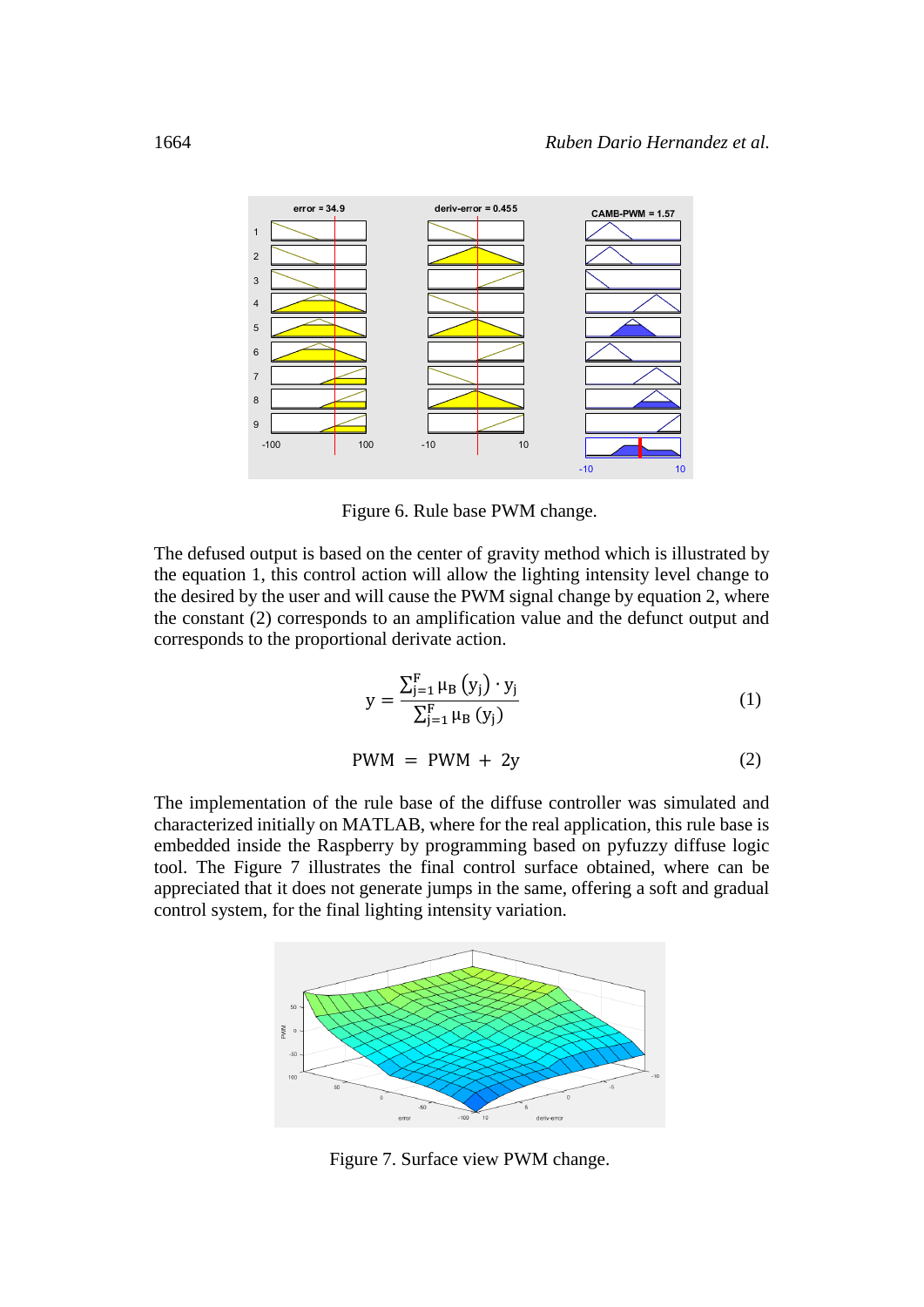#### **4 Results**

Once established the communication via VPN from the control equipment to the domestic system based on raspberry, a connectivity test is performed, employing the ICMP protocol (Internet Control Message Protocol), using the PING command (Packet Internet Groper), which can be seen like a diagnostic tool in computer networks, which allows to check the communication state of the local host to the remote equipment and vice versa (Smartphone and the Raspberry). For that, on an IP network, by sending ICMP package of request (ICMP Echo Request) and reply (ICMP Echo Reply) is diagnosed the state, velocity and quality of the network evaluated. The Fig. 8 and 9 illustrate the response obtained by this way allowing to validate the connectivity and the response time, the Figure 8 allows to validate the local connectivity from the cell phone to the network that leads to internet, can be seen the two network jumps, from the wireless router and the output to the cloud.



Figure 8. Local red response connectivity

On Figure 9 is validated the point to point connection and is observed the comparison with the access to a traditional search server, evidencing the advantage of using a VPN on access times, which for the case are reduced by a factor of between 5 and 6 times.

|                                                                                  |  |  | 64 bytes from www.google.com (74.125.141.147): icmp seq=42 ttl=44 time=68.6 ms |  |  |  |  |  |  |
|----------------------------------------------------------------------------------|--|--|--------------------------------------------------------------------------------|--|--|--|--|--|--|
|                                                                                  |  |  | 64 bytes from www.google.com (74.125.141.147): icmp seq=43 ttl=44 time=69.4 ms |  |  |  |  |  |  |
|                                                                                  |  |  | 64 bytes from www.google.com (74.125.141.147): icmp seq=44 ttl=44 time=69.7 ms |  |  |  |  |  |  |
|                                                                                  |  |  | 64 bytes from www.google.com (74.125.141.147): icmp seq=45 ttl=44 time=69.3 ms |  |  |  |  |  |  |
|                                                                                  |  |  | 64 bytes from www.google.com (74.125.141.147): icmp seq=46 ttl=44 time=69.2 ms |  |  |  |  |  |  |
|                                                                                  |  |  | 64 bytes from www.google.com (74.125.141.147): icmp seq=47 ttl=44 time=72.2 ms |  |  |  |  |  |  |
|                                                                                  |  |  |                                                                                |  |  |  |  |  |  |
|                                                                                  |  |  | 64 bytes from www.google.com (74.125.141.147): icmp seq=48 ttl=44 time=69.2 ms |  |  |  |  |  |  |
|                                                                                  |  |  | 64 bytes from www.google.com (74.125.141.147): icmp seq=49 ttl=44 time=69.2 ms |  |  |  |  |  |  |
|                                                                                  |  |  | 64 bytes from www.google.com (74.125.141.147): icmp seq=50 ttl=44 time=69.4 ms |  |  |  |  |  |  |
| ^X64 bytes from www.google.com (74.125.141.147): icmp seq=51 ttl=44 time=78.3 ms |  |  |                                                                                |  |  |  |  |  |  |
| $^{\circ}$ C                                                                     |  |  |                                                                                |  |  |  |  |  |  |
| --- www.google.com ping statistics ---                                           |  |  |                                                                                |  |  |  |  |  |  |
| 51 packets transmitted, 49 received, 3% packet loss, time 50083ms                |  |  |                                                                                |  |  |  |  |  |  |
| rtt min/avq/max/mdev = $68.692/72.494/79.465/3.535$ ms                           |  |  |                                                                                |  |  |  |  |  |  |
| pi@domotic:~ \$ sudo ping 25.143.162.254                                         |  |  |                                                                                |  |  |  |  |  |  |
| PING 25.143.162.254 (25.143.162.254) 56(84) bytes of data.                       |  |  |                                                                                |  |  |  |  |  |  |
|                                                                                  |  |  | 64 bytes from 25.143.162.254: icmp seq=1 ttl=128 time=12.6 ms                  |  |  |  |  |  |  |
|                                                                                  |  |  | 64 bytes from 25.143.162.254: icmp seq=2 ttl=128 time=10.5 ms                  |  |  |  |  |  |  |
|                                                                                  |  |  | 64 bytes from 25.143.162.254: icmp seq=3 ttl=128 time=9.85 ms                  |  |  |  |  |  |  |
|                                                                                  |  |  | 64 bytes from 25.143.162.254: icmp seq=4 ttl=128 time=10.5 ms                  |  |  |  |  |  |  |
|                                                                                  |  |  | 64 bytes from 25.143.162.254: icmp seq=5 ttl=128 time=10.6 ms                  |  |  |  |  |  |  |
|                                                                                  |  |  | 64 bytes from 25.143.162.254: icmp seq=6 ttl=128 time=10.8 ms                  |  |  |  |  |  |  |
|                                                                                  |  |  |                                                                                |  |  |  |  |  |  |
|                                                                                  |  |  | 64 bytes from 25.143.162.254: icmp seq=7 ttl=128 time=10.4 ms                  |  |  |  |  |  |  |

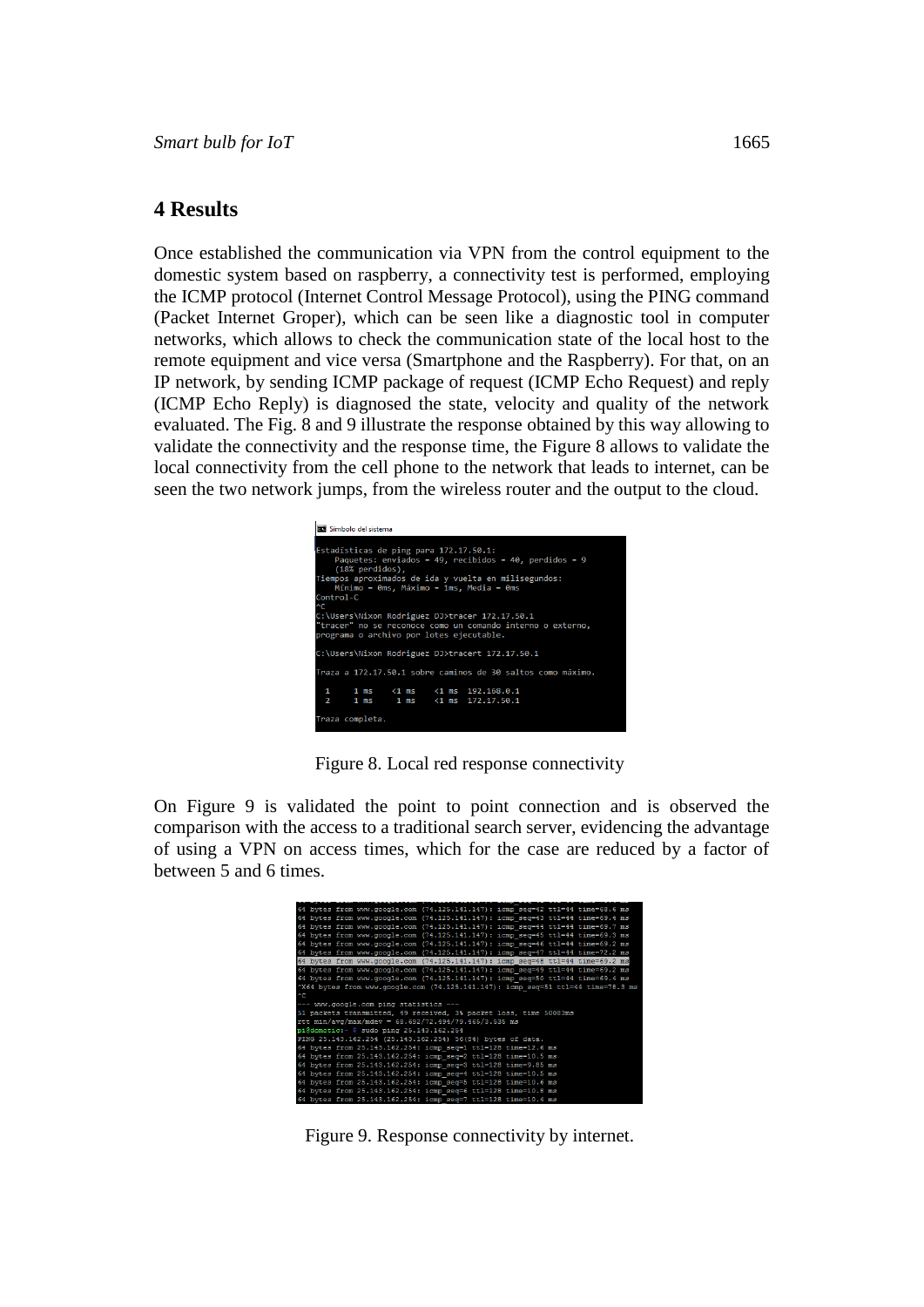

The Figure 10 illustrates the connection points that represents the distance covered by internet, to achieve access to the intelligent bulb.

Figure 10. Distance from the set point.

# **5 Conclusions**

It was possible to implement an intelligent bulb based on internet of things concept its activation can be given from any part of the world with internet connectivity and at the same time the location of the bulb is not tied to a particular site.

The access times to the IoT bulb are reduced compared to the access to a cloudbased search server, allowing a command action "almost instantaneous", in such a way that even in case of a wrong setting of the intensity level, can be corrected "instantly".

The diffuse control system allowed to give the "intelligent" aspect to the LED bulb, being able to maintain an average light intensity in relation to the one indicated by the user and opening the possibilities of its use to diverse systems like home automation, precision agriculture, cleanroom control, etc.

**Acknowledgements.** The authors are grateful to the Nueva Granada Military University and the Davinci research group.

## **References**

[1] A. Ben Thabet and N. Ben Amor, Enhanced smart doorbell system based on face recognition, *2015 16th International Conference on Sciences and Techniques of Automatic Control and Computer Engineering (STA)*, Monastir, (2015), 373- 377. <https://doi.org/10.1109/sta.2015.7505106>